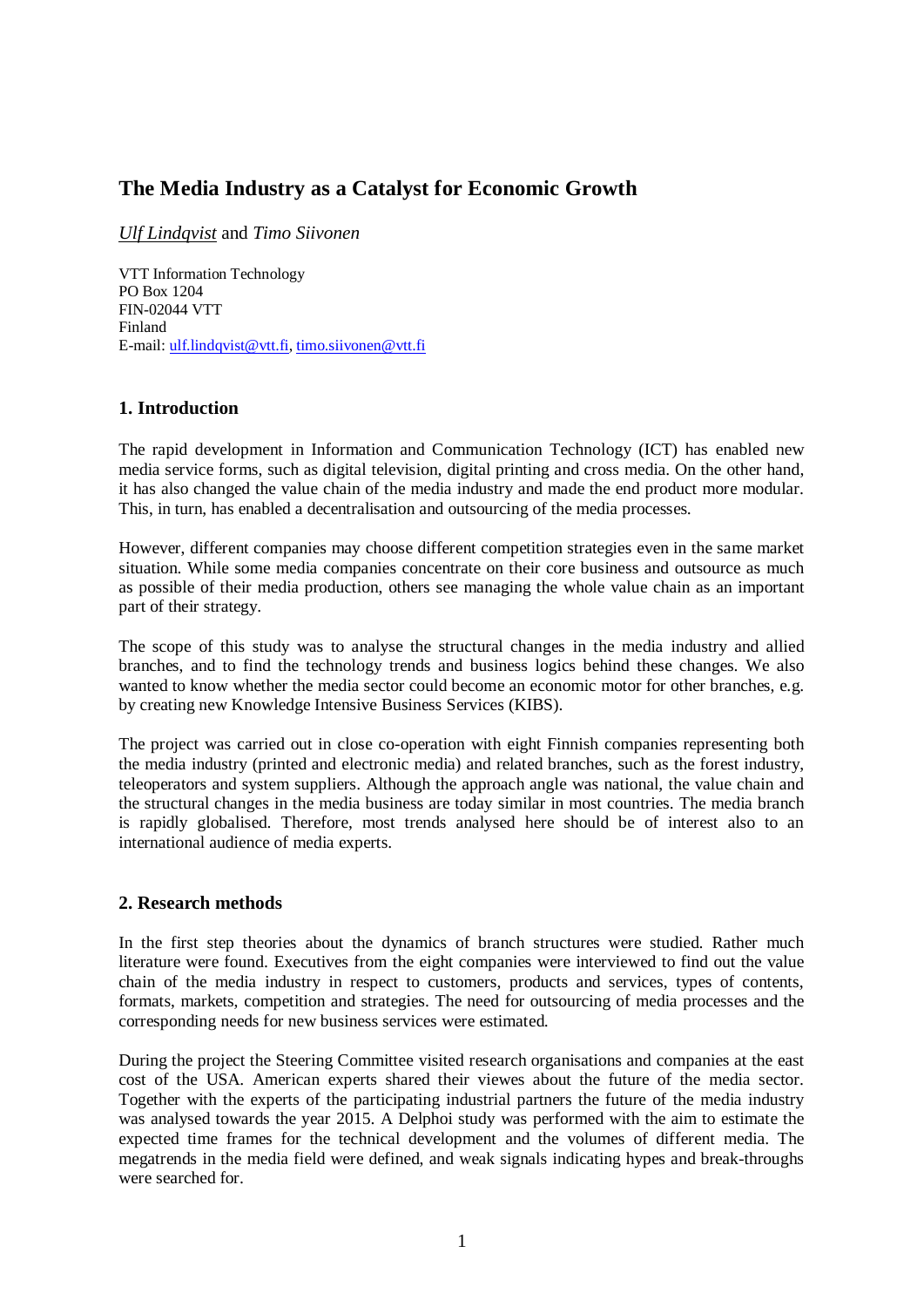Finally, the media future was also studied in four different scenarios: 1) A future without surprises with the discovered trends continuing, 2) A future with strongly and rapidly expanding digital media, 3) A careful and cautious development in the media sector like in the Polonaise dance: two steps front and one step back, and 4) A horror scenario, where the Tsunami waves of the ICT society destroy the media future. The scenarios are described in the Appendix.

### **3. Results and discussion**

The organisation structure of companies in different branches may vary cyclically between vertical and horisontal, as the products vary from modular to integrated (Fine, 2001). The dynamics is often described by a Double Helix model, or by the Lamniscate of Bernoulli – see figure 1. The driving force for the restructuring is the need to concentrate on core business by outsourcing, and the need to strategig strength via integration, respectively.

This phenomenon applies also to the media industry. However, different media companies may be in totally different parts of the organisation cycle dependent on the paradigm chosen and their degree of development. Each company must define its optimum position in this respect, and no general figures for the whole branch can be given (Lindqvist et al., 2005). Figure 2 shows the defined value chain and the core business for a company producing education materials. In Europe electronic media companies are usually horisontal in structure, whereas American are vertical (Soramäki, 2004).



Internationalisation has started in the Finnish media industry, but much slower than in other branches, like the forest industry, electronics and telecommunications. Big media companies are still mostly in national possession, and the share of export and activities abroad are mostly below one third of the turnover, though increasing (Jeskanen-Sundström et al, 2004). About 15 per cent of the media sector is in international possession and the share is expected to double in ten years.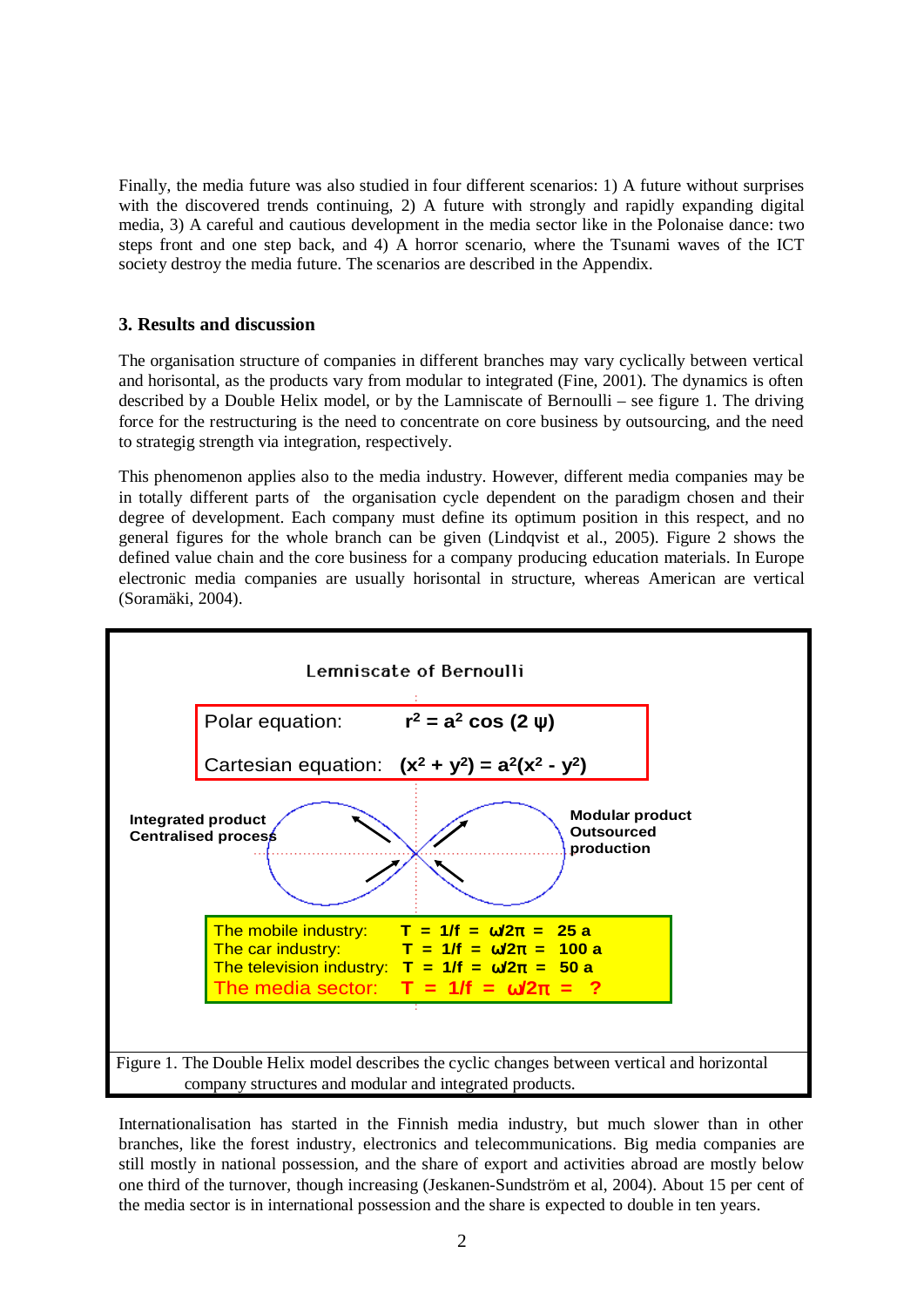

The time spent on media has increased only marginally during the last years, and is now 9 h 20 min per day – see Figure 3 (Raulos, 2004).

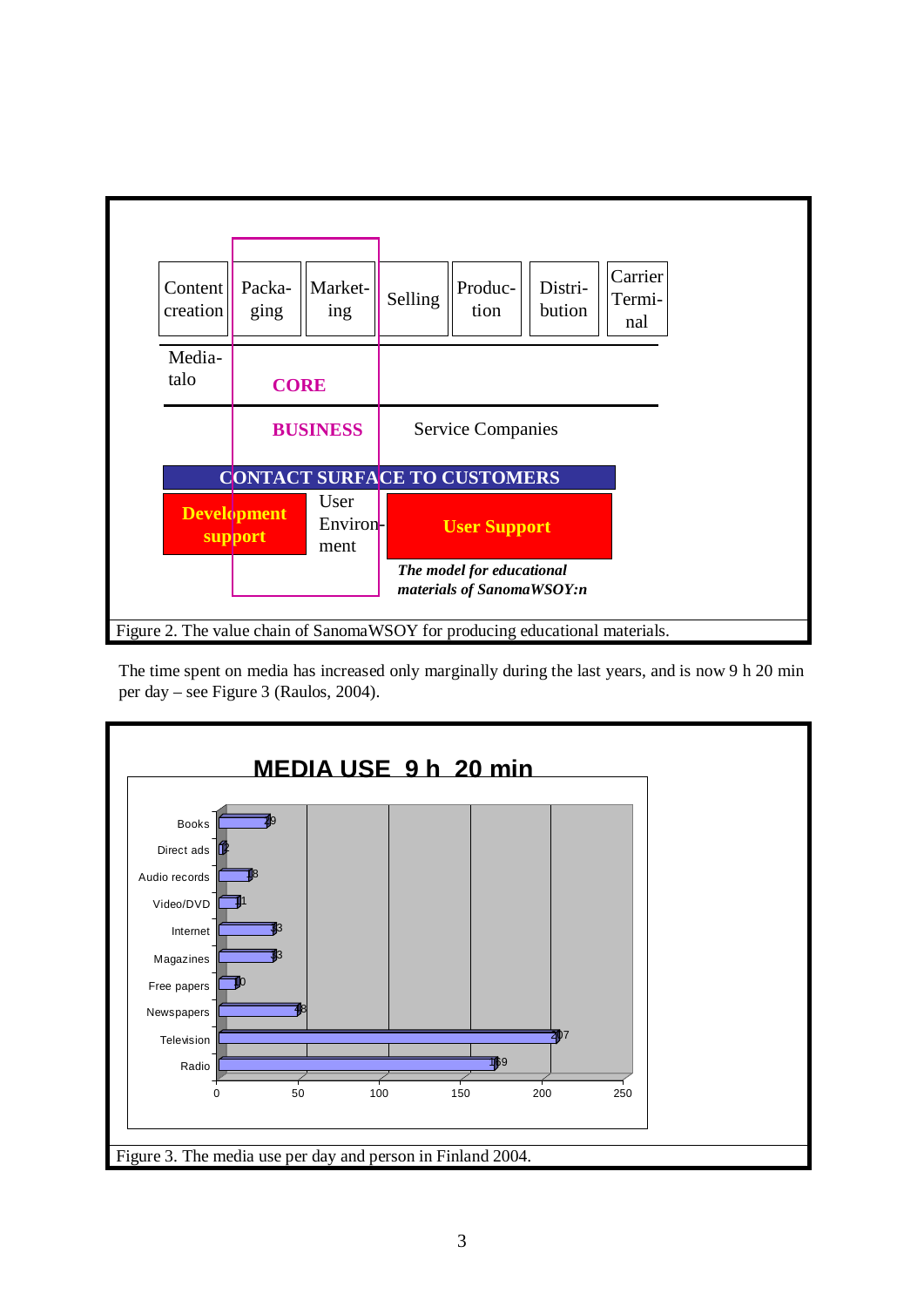Overlapping use of media has increased and user frequency varies strongly with the time of the day, from working day to weekend, and from season to season (Sabelström-Möller, 2004). Figure 4 shows the overlapping media use in Finland in 2004 (Heinonen, 2004).



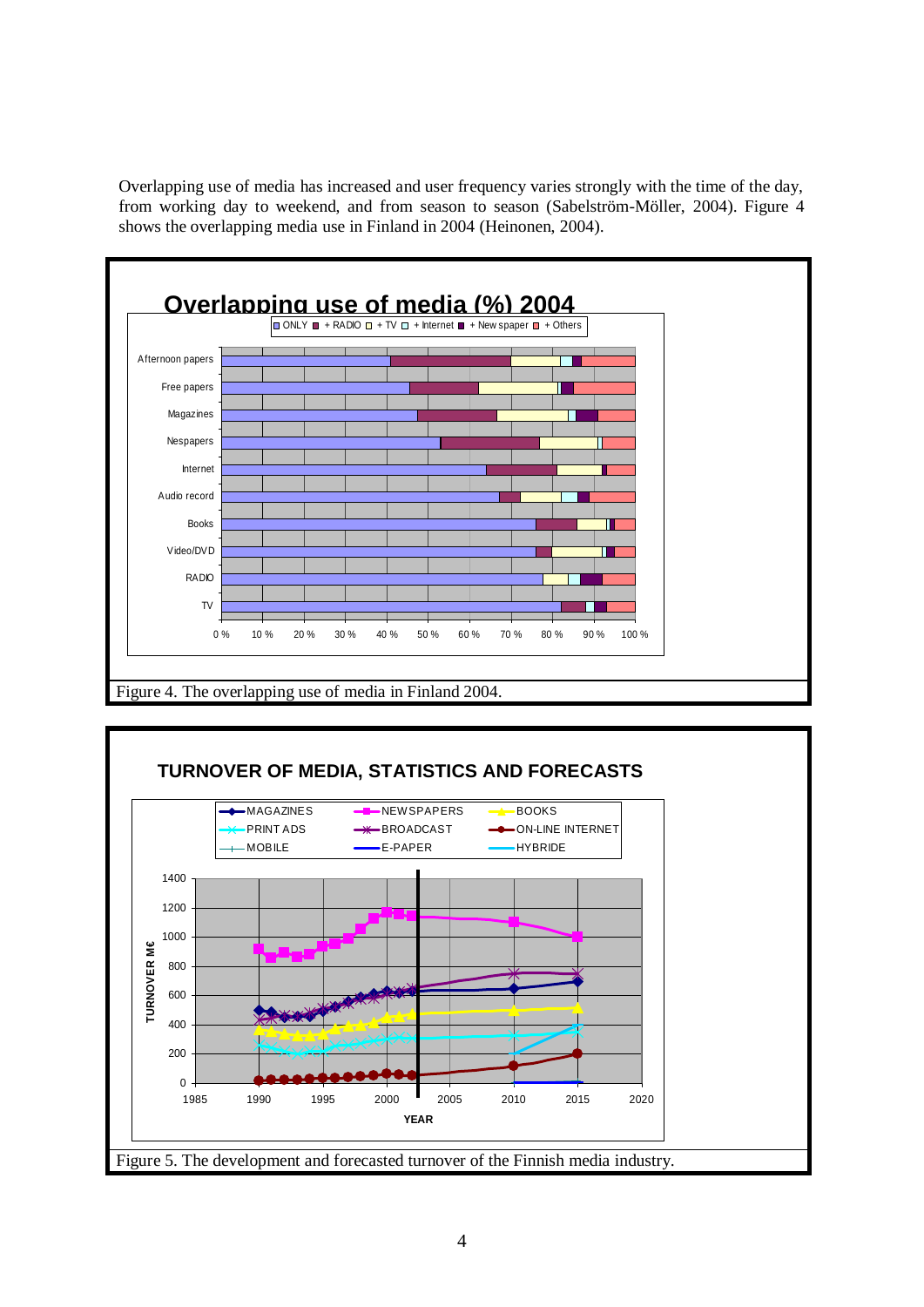Although an increase occurs in the turnover of most media after the depression in the early Nineteenth (see figure 5), the relative share of the BNP covered by the media has been declining. This is due to a rapid growth in other sectors, especially in ICT. The forecasts for the future development are based on a Delphoi study. Targeted media is increasing, obviously on the costs of traditional mass media. Many suppliers to the media industry, like independent television programme producers and commercial television channels, have been in trouble since the early 2000, and the printers suffer from over-capacity (Jeskanen-Sundström et al, 2004). The media sector is also very sensitive to economic fluctuations because of its dependence on advertisements. Advertising is known to react extremely strongly on fluctuations.

Three of the four scenarios were analysed quantitatively (Figure  $\&$ .) In all the scenarios the expected growth in turnover of the Finnish media industry until the year 2015 remains modest, from 3,7 to 4 or 4,5 B $\epsilon$ . However, the positions of the different media strongly vary between the scenarios. In the future without surprises the turnover of electronic media rises to 30 per cent of the total media turnover, whereas in the rapid growth scenario it reaches 3  $B \epsilon$  and overhauls by far the volume printed media.



The study offers some general strategic hints to the media sector. First of all, each company should choose its paradigm for process modularity and company structure, depending on to what an extent the company wants to keep the whole value chain "inside" or just concentrate on its core business. This is not a "once and for ever" decision, since markets and environment change continuously. Most changes are cyclic, but the amplitude and frequency of the cycles vary.

The company also needs to decide about its globalisation strategy. The media content is almost always national, or even local, even if the format may be global. Even national contents from small countries may succeed on global market, e.g. in the movie, music and game business.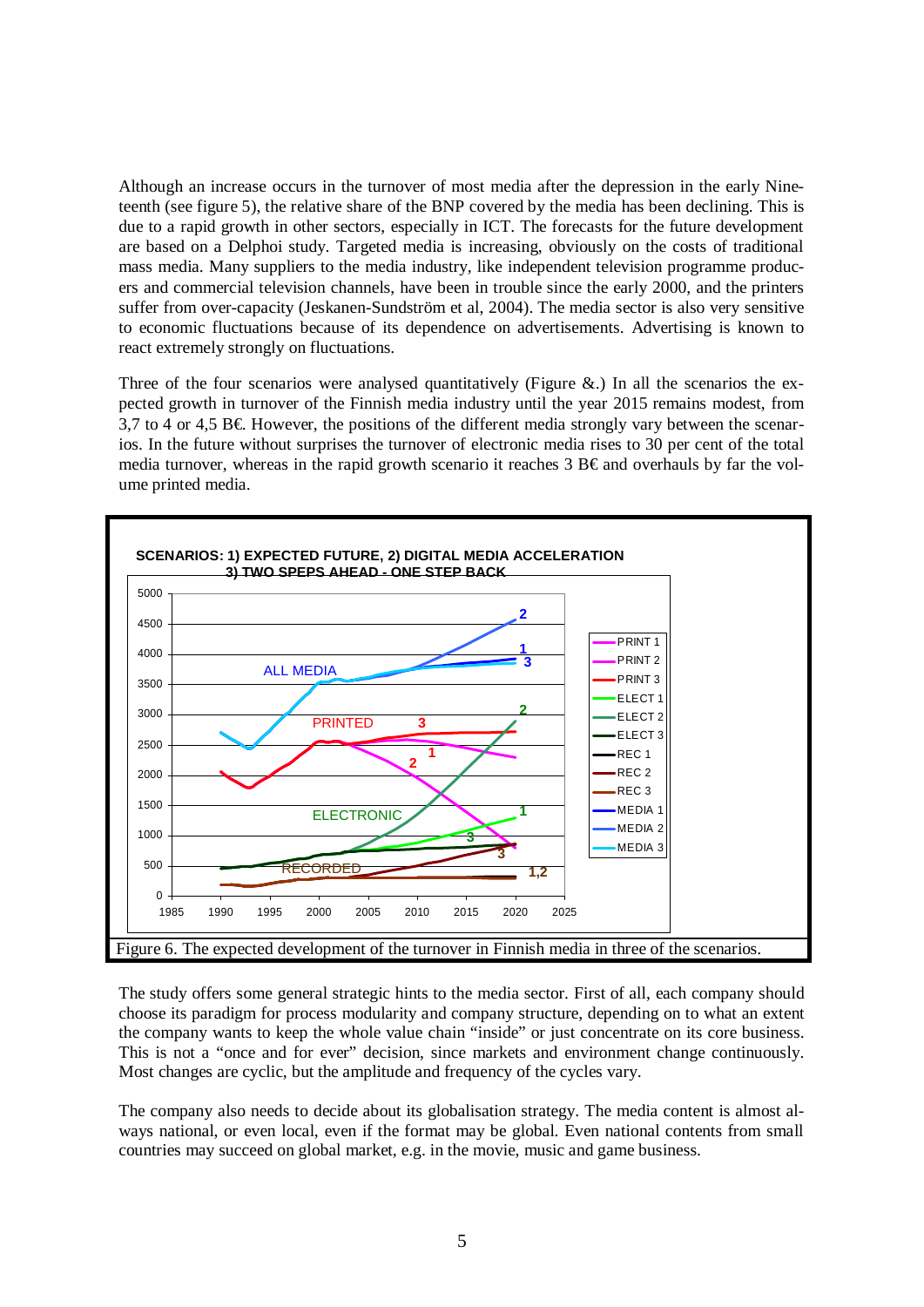The media industry also has the ability to create and utilise knowledge based service companies in their production and product development. Such services may be customer service management, treatment of ads, tailored newspapers, distribution and new hybrid media services. In new innovative media services the interaction between content and technology must be fully understood so, that the media company can offer the optimum combination of content and information carrier to the needs of the customer.

## **4. Conclusions**

The media sector can hardly develop to become a new motor for the Finnish economy, if we consider a "motor" to be an economic miracle comparable to Nokia in the Nineteenth. On the other hand, the branch can act as a strong catalyst for many others supporting their technical and economic growth. Such branches are the new "hybrid media", e-Business, advertising, entertainment and games, forest, manufacturing, equipment, telecommunication, electronics and the software sectors. This catalytic effect is decades above the turnover of the media branch itself.

Hybrid media is an attempt to integrate ambient environments into printed products. Using printing technology it is possible to create electronic components, intelligent media and packages. Also e-Business is an increasing area, where the role of the media industry could be of utmost importance. The media sector forms a natural link between the producers of goods and services, and the end consumers.

Another important branch, where the media industry can have a strong catalytic effect is advertisement – see Figure 7. The appearance of new channels and media on the market may at a first glance disrupt media ads and lower their efficiency. On the other hand, they offer opportunities to target the ads to clearly specified groups. The suction of the media can be utilised also to build a cultural industrial ground, where culture can be exploited commercially. The amusement industry, sport entertainment and the increasing game industry are examples of this application.

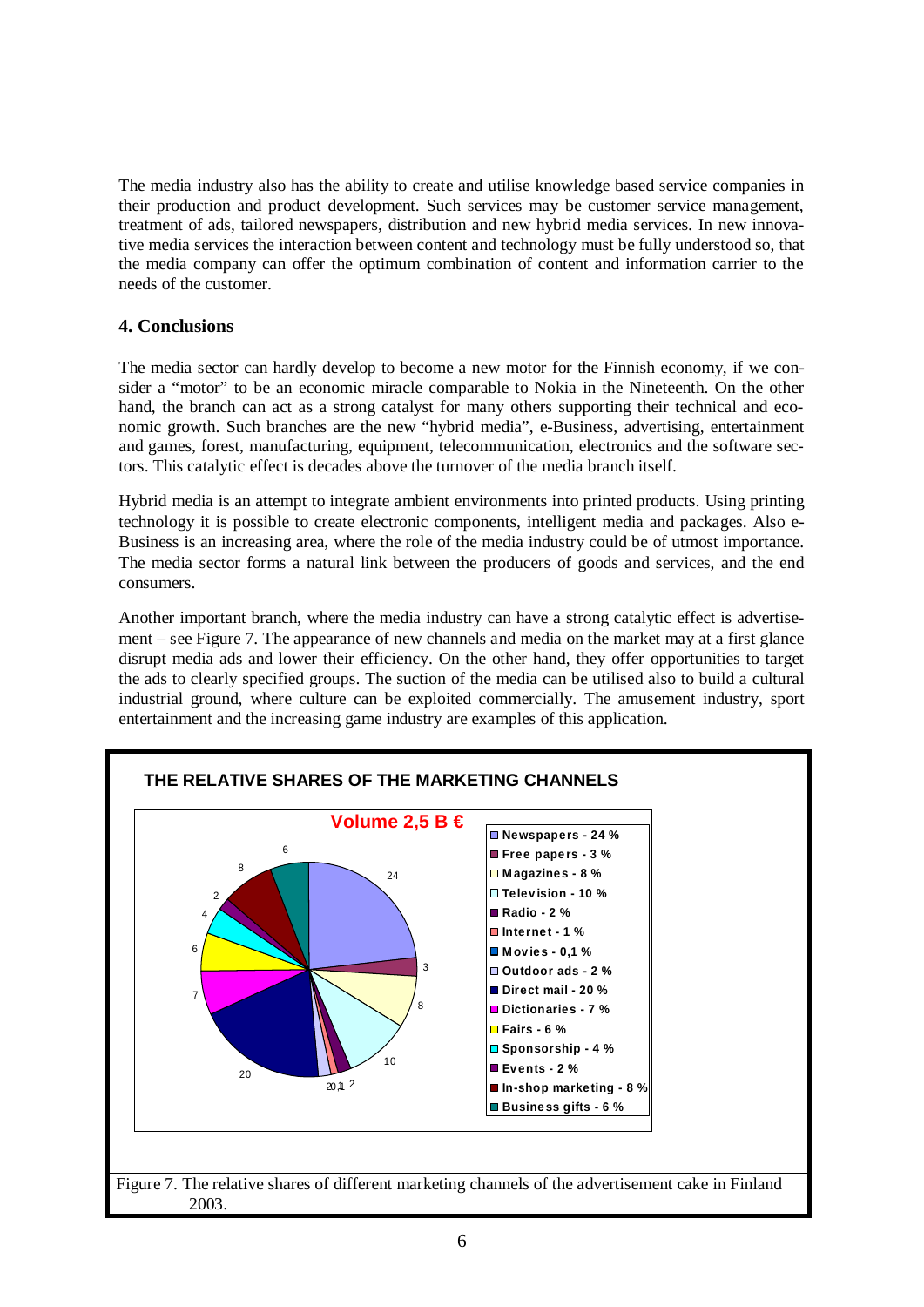Nevertheless, the most important catalytic role of the media sector will remain towards the electric and electronic industries, software and telecommunication industries and, last not least, the traditional forest industry in connection with machinery and equipment manufacturers.

The catalytic effect of the media industry has been roughly estimated quantitatively. The total turnover of Finnish companies in the above mentioned branches close to the media sector is today almost 80 B  $\epsilon$  and their potential growth until 2015 is even 100 per cent. Even if the share catalysed by the media industry on the growth in these branches on national and international markets is difficult to estimate exactly, it is clear that the economic impact is by no means marginal.



The research work reported here still leaves new challenges for further research. Such challenges are to build development models for the media sector, to establish a hybrid media network in the boarder area between the forest industry and the ICT cluster and to develop new media services especially for aging population.

### **5. Acknowledgements**

The work was performed in a national research project with financial assistance from the National Technology Agency of Finland (TEKES), the Graphic Industry Research Foundation and eight companies: Alma Media, Grafimedia Oy, HPO Yhtymä, Metso Paper Oy, M-real Oyj, Sanoma WSOY, Telia-Sonera Finland Oy and the Finnish Broadcasting Company (YLE). The authors are greatly indebted to these organisations for the permission to publish the results.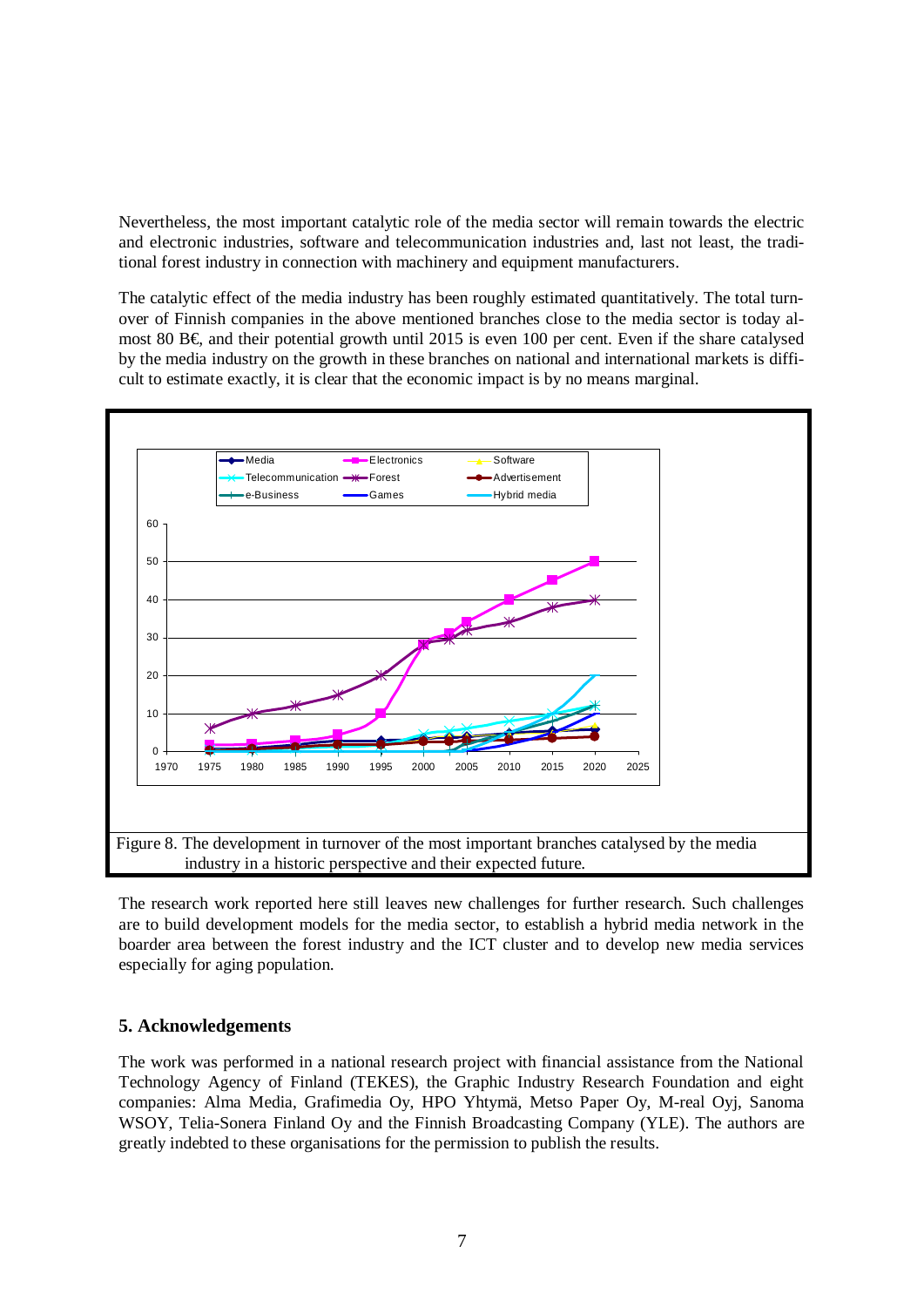#### **6. Literature references**

- 1. Davis, M., Walter, M., (2004), NEXT-wave Publishing Technology, Part 2: Revolution in Process. The Seybold Report.
- 2. Fine, Ch., (2001), Mapping the telecom value chain: A roadmap for communications networks. MIT Sloan School of Management, Cambridge, Massachusetts.
- 3. Heinonen, O.-P., (2004), Viestintäteollisuuden haasteet. VTT Tietotekniikan asiakasseminaari, Espoo. (In Finnish).
- 4. Howkins, J., (2001), The Creative Economy: How People Make Money. Penguine Books 2001.
- 5. Jeskanen-Sundström, H., Melkas, J., (2004), Statistical yearbook of Finland, Statistics Finland, Helsinki. 704 p.
- 6. Juhola, H., Lindqvist, U., Siivonen, T., (2003), Media Technology Outlook. VTT Information Technology, Research Report TTE4-2002-27. Espoo.
- 7. Koulouvari, P, (2004), Family-Owned Media Companies in the Nordic Countries. Media Management and Transformation Centre. Jönköping international Business School. Jönköping. 46 s.
- 8. Laine, S., (2004), Päättäjien mediatutkimus 2004. TNS Gallup Oy, Helsinki. (In Finnish).
- 9. Lindqvist, U., Siivonen, T., (2002), Integration and convergence in the media field. 29th IARIGAI Conference, Lake of Lucerne, Switzerland. 22 p.
- 10. Lindqvist, U., Siivonen, T., Juhola, H., (2005), Mediateollisuus Suomen uudeksi veturiksi, VTT Informaition Technology, Research Papers TTE4-2004-18, Espoo, 86 p. (In Finnish) URL: [www.vtt.fi/tte/proj/mediaveturi\\_loppuraportti.pdf](http://www.vtt.fi/tte/proj/mediaveturi_loppuraportti.pdf)
- 11. Murtha, T.P., Lenway, S.A., Hart, J.A., (2001), Managing New Industry Creation: Global Knowledge Formation and Entrepreneurship in High Technology. Stanford University Press, Stanford.
- 12. Raulos, M., (2004), Intermediatutkimus, TNS Gallup Oy, Helsinki.
- 13. Sabelström-Möller, K., (2004), Dayparting Vem läser vad och när på nätet. Nordiska Marknadsdagar, Tampere. (In Swedish).
- 14. Soramäki, M., (2004), Informaatioyhteiskunnan teoriat, politiikka ja sähköisen viestinnän todellisuus; Eurooppalainen näkökulma. University of Tampere. (In Finnish).
- 15. The Nordic Media Market 2003. Nordicom. Göteborg. 166 s.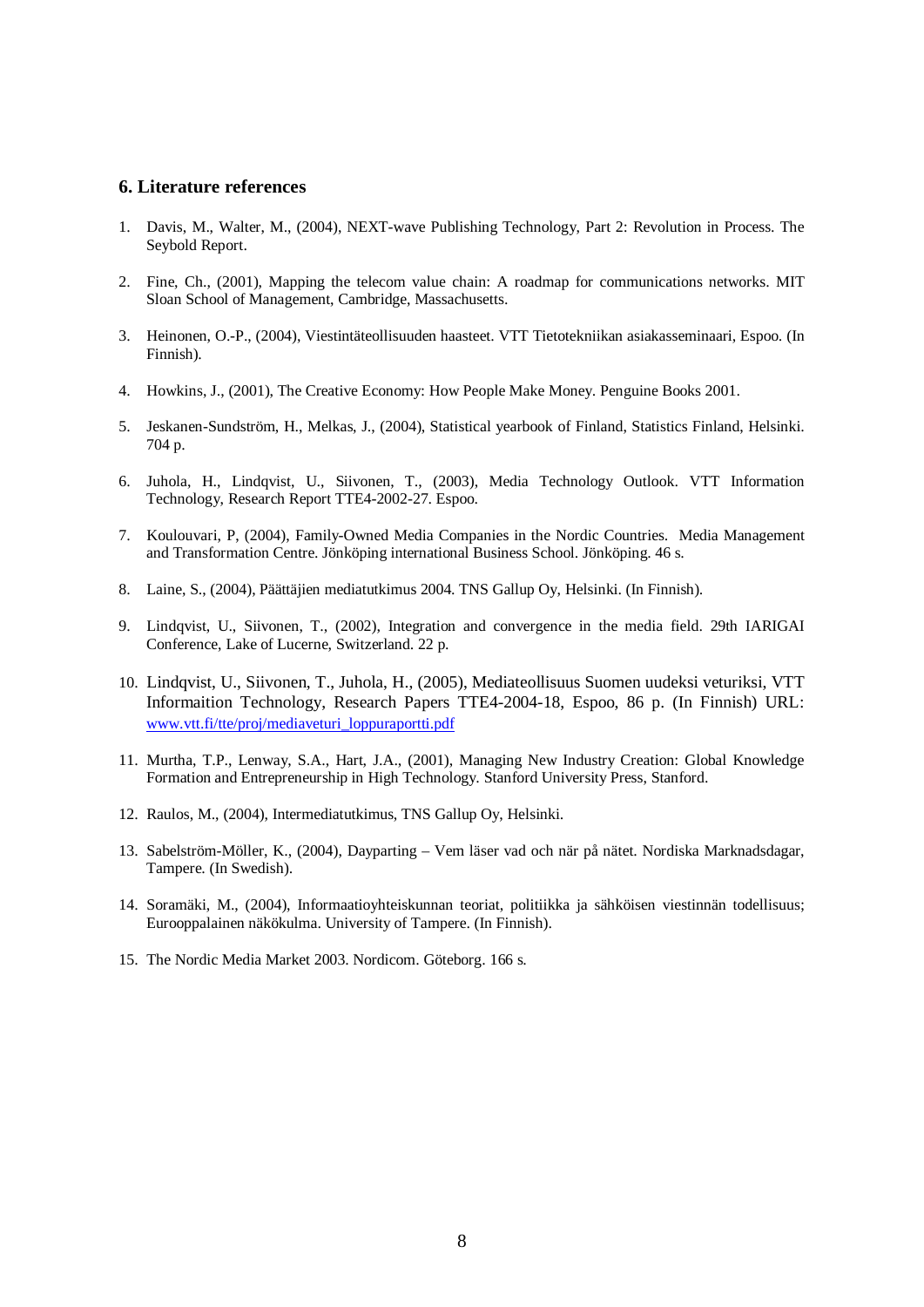## **7. Appendix**

The alternative four scenarios are:

### **A future without surprises with the discovered trends continuing**

- A slow increase in GDP with economic fluctuations
- Enterpreneurship is strongly supported by national governments
- The further development of the Information Society is enhanced and supported
- New economic motors for the economy are searched for; no real break-through
- The "China Phenomenon" transfers the production and employments to the Far East
- Also South-America is an area for investments, but on a smaller scale
- The Baltic countries and Russia become a reserve for (cheap) labour
- Competition is increased by anti-trust legislation, deregulation and breaking monopols. (The discussion on breaking national monopols for alcohol, broadcasting etc. will continue.)
- The wellfare society remains, but most services are outsourced. Services are effectivated, prioratised and the individual risks are increased
- Immigrants from East and South solve the labour shortage especially in the wellfare sector
- EU develops toward a federal state, the member states become more dependent on EU but EU also on the rest of the world
- Mobile devices in every pocket and broadband to every little cottage
- A symbiosis between big media companies and small production plats
- The content industry remains national although multinational companies eat the mass markets.

### **A future with strongly and rapidly expanding digital media**

- The growth in GDP is modest but contains strong and rapid cycles
- The technology bubble bursted, but the hype returned in damped form
- "The new economy" requires fast grow and market shares; leads to concentration and profitable units
- International ownership  $-$  So what? Everything is for sale
- The adventurists are heros and the real motors of the economy
- Those who succeed are rewarded generously but those who fail are not banned
- The head office of Nokia went to US, but some R&D still remained in Finland
- The final countdown started for print media, passive euthanasia started
- A market driven content industry leads to a quantitative overflow
- Common people are offered cheap entertainment, quality jornalism is for the elite
- The youngsters keep all channels on all the time

### **A careful and cautious development in the media sector like in the Polonaise dance: two steps front and one step back**

- The economy is almost in stagnation, well fare services must be cut
- The return of search for security
- The Nordic "People's Home" requires high taxes, but there are less active tax payers
- Solutions to problems are still searched for in ICT, but only partly found
- Nationality and independent states are important values in EU
- Environmental aspects and honesty become important values
- Immigration is restricted
- Foreign investments are considered odd